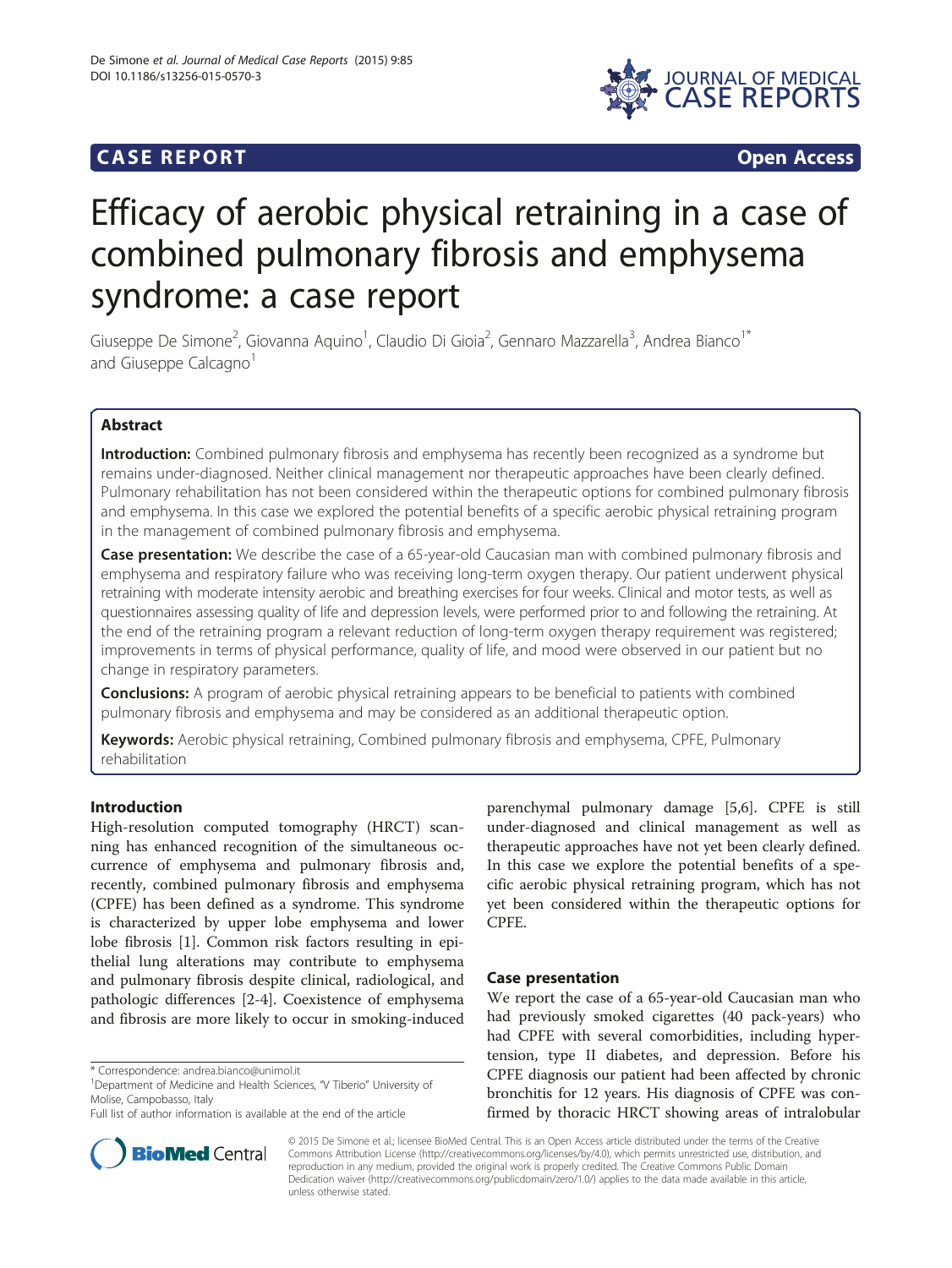interstitial and septal thickening with peripheral bilateral distribution in addition to centrilobular emphysema of both his upper lobes. On admission to our rehabilitation clinic, our patient exhibited chronic respiratory failure, reporting dyspnea on exertion and productive cough; our patient was receiving long-term oxygen therapy (LTOT) with 2.5L/min of flow during 24 hours as his peripheral capillary oxygen saturation  $(SpO<sub>2</sub>)$  steeply declined when oxygen therapy was discontinued  $(SpO<sub>2</sub>=$ 84%). Spirometry showed a relatively mild restriction although his diffusion lung capacity for carbon monoxide (DLCO) was 44% of predicted. Concurrent pulmonary hypertension (PAP 60mmHg) was diagnosed by color doppler echocardiography.

Our patient's pharmacological therapy consisted of high dose inhaled steroids, acetyl-cysteine 1200mg once daily, angiotensin-converting-enzyme inhibitor (Lisinopril) 10mg once daily, and aspirin 100mg once daily. Respiratory and physical exercise test assessments were carried out at admission and discharge; in addition, quality of life (St. George Respiratory) and depression level (Geriatric Depression Scale) questionnaires were administered by a clinical psychologist. Our patient performed the six-minute walk test (6MWT) to evaluate his aerobic physical performance according to the European Respiratory Society/American Thoracic Society recommendation, 2014. The test was performed by an exercise physiologist indoors, along a long, flat, straight, enclosed corridor with a hard surface of 30 meters, and results reported as distance (meters) covered in six minutes. His usual medical regimen was continued and oxygen therapy during the test was administered via a portable oxygen tank. As required by standard protocol, our patient decided the speed of the walk, stopping as required and resuming the test when recovered. Before, during, and after the test, his heart rate and oxygen saturation were reordered using a professional oximeter, and dyspnea levels and overall fatigue were assessed according to the Borg Scale and Visual Analogue Scale (VAS) before and immediately after exercise test. After two weeks in our rehabilitation unit, our patient was clinically stabilized and enrolled in the retraining program for four weeks. The retraining program took place in the cardiorespiratory gymnasium of our rehabilitation unit. Written consent was obtained from our patient before starting the exercise program.

Each retraining session was supervised by an exercise physiologist monitoring heart and respiratory rate, oxygen saturation, blood pressure, and level of dyspnea. Our patient underwent the exercise program for two sessions per day up to 30 minutes each, five days per week, for a four-week period. The training included one session of aerobic exercise and one session of breathing technique. For aerobic training, he exercised on a

treadmill, with a speed of 2.5km per hour and 0% of slope. The intensity of aerobic exercise was adapted to our patient's functional capacity on the basis of his 6MWT results, in accordance with aerobic exercise intensity recommended by American Thoracic Society Guidelines 2006 for pulmonary rehabilitation. Therefore, the work rate of training corresponded to 50% to 60% of his maximum heart rate and the training began at a work rate equal to 50%. When our patient reached the level of exercise at 10 minutes without intolerable dyspnea (Borg rating of breathlessness of  $\langle 5 \rangle$ , the workload (speed and/or elevation) and duration of exercise were increased by 10% [\[7](#page-3-0)]. Progressive exercise training was employed for his respiratory muscles; the training consisted of diaphragmatic breathing and inspiratory muscle training, through an inspiratory threshold, at 40% to 50% of his initial maximal inspiratory pressure (PiMax). During training our patient received oxygen therapy to maintain  $SpO<sub>2</sub> > 92$ %; a flow reduction of 15% was made each week.

After the four-week retraining program, because his arterial blood gas analysis showed a  $PaO<sub>2</sub>$  increase of 11% and  $PCO<sub>2</sub>$  decrease of 5.6% on oxygen with a flow of 2.5L/min, it was possible to reduce his LTOT to a flow of 1.5L/min for 24 hours to compensate hypoxemia. The oxygen requirement reduction observed may have been due to the strengthening of his respiratory muscles, which allowed improvement of his exercise capacity [\[8](#page-3-0)]. His pulmonary artery systolic pressure, estimated by transthoracic two-dimensional echocardiography, improved by 16% in terms of cardiac index and pulmonary vascular resistance [\[9](#page-3-0)]; no significant lung function changes were observed. Relevant improvements in exercise capacity, dyspnea rating, health-related quality of life, and levels of depression were also demonstrated after the pulmonary rehabilitation program. His 6MWT showed an increase of distance walked by 133%. His dyspnea scores were reduced: the level of dyspnea at rest (the Modified Medical Research Council Dyspnea Scale) decreased from 3.0 to 2.0, Borg Scale during exercise was reduced from 9.0 to 5.0, and his post-exercise VAS decreased from 8.0 to 5.0; there was only a minor increase in PiMax of 17%. Our patient's adherence to the retraining program was good and no adverse events occurred. Table [1](#page-2-0) reports the test results collected before and after the retraining program.

## **Discussion**

In this case study we evaluated whether a patient with CPFE, a disease which has not yet been considered for pulmonary rehabilitation, can benefit from an aerobic retraining program. Emphysema and pulmonary fibrosis are progressive lung diseases that may be associated with comorbidities and systemic consequences [[10-14\]](#page-3-0). CPFE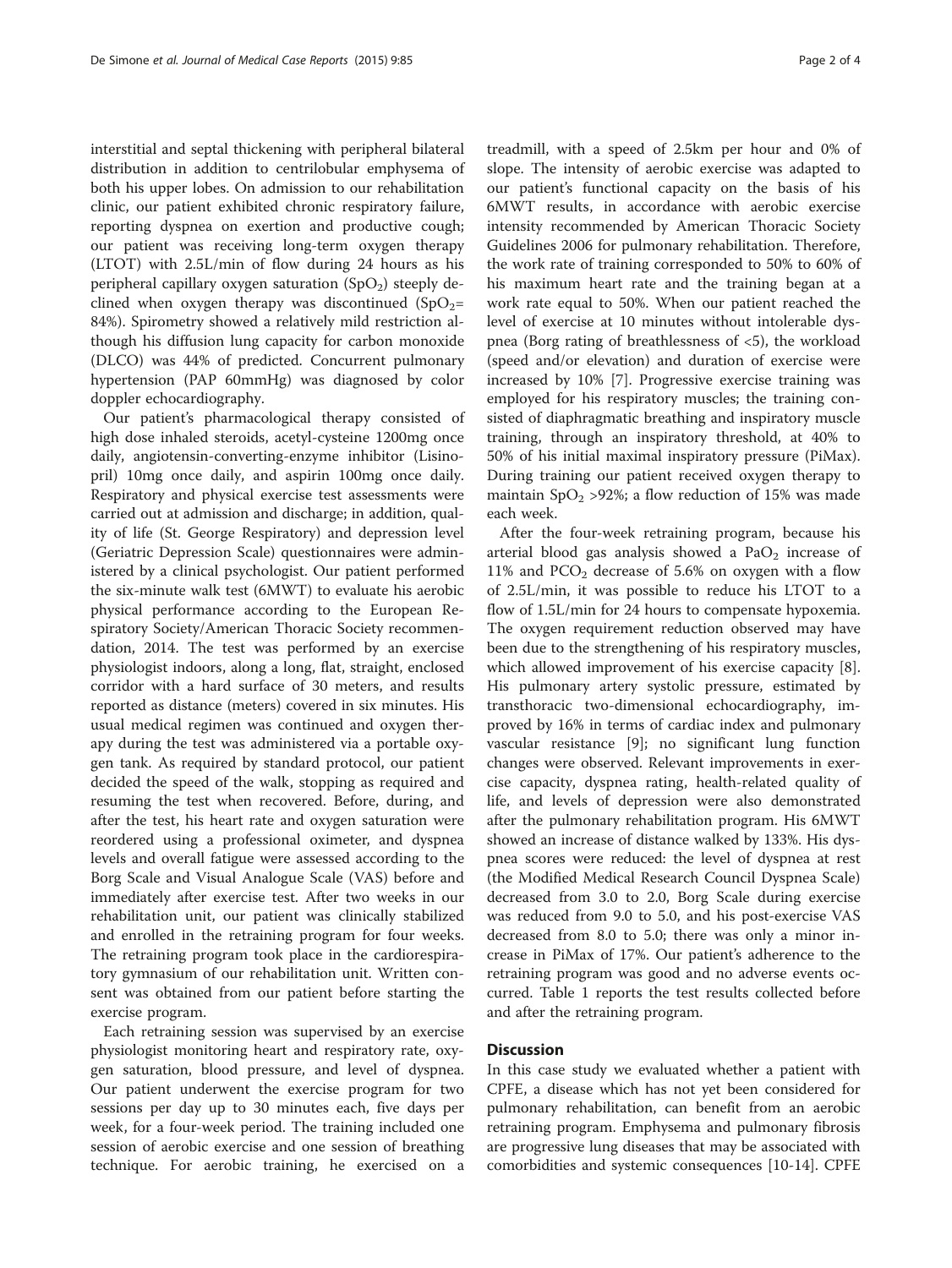| Page 3 of |  |
|-----------|--|
|-----------|--|

| <b>Test</b><br>Respiratory functional tests       | Assessment before retraining program |                             | Assessment after retraining program |                          |
|---------------------------------------------------|--------------------------------------|-----------------------------|-------------------------------------|--------------------------|
|                                                   | FEV1/FVC                             | 78%                         | FEV1/FVC                            | 77%                      |
| • Spirometry                                      | FEV1                                 | 79% of predicted value FEV1 |                                     | 82% of predicted value   |
|                                                   | <b>FVC</b>                           | 73% of predicted value FVC  |                                     | 75% of predicted value   |
| • Diffusion lung capacity for<br>carbon monoxide  | <b>DLCO</b>                          | 44% of predicted value DLCO |                                     | 47% of predicted value   |
|                                                   | PaO <sub>2</sub>                     | $63.4$ mmHq                 | PaO <sub>2</sub>                    | 70.4mmHq                 |
| Arterial blood gas analysis                       | PaCO <sub>2</sub>                    | 35.6mmHq                    | PaCO <sub>2</sub>                   | 33.6mmHq                 |
| on oxygen 2.5L/min                                | pH                                   | 7.46                        | pH                                  | 7.369                    |
| Dyspnea scales                                    |                                      |                             |                                     |                          |
| • Modified Medical Research Council               |                                      | 3.0                         |                                     | 2.0                      |
| · Visual Analogue Scale                           |                                      | 8.0                         |                                     | 5.0                      |
| • Borg Scale                                      |                                      | 9.0                         |                                     | 5.0                      |
| Transthoracic two-dimensional<br>echocardiography | PAP                                  | $60$ mm $Hq$                | PAP                                 | 50mmHq                   |
|                                                   | Right ventricular<br>hypertrophy     |                             | Right ventricular<br>hypertrophy    |                          |
| Physical exercise test                            |                                      |                             |                                     |                          |
| • Respiratory muscle strength                     | PiMax                                | 40mmHq                      | PiMax                               | 53mmHq                   |
|                                                   | PeMax                                | $25$ mm $Hq$                | PeMax                               | 60mmHq                   |
| Six-minute walk test                              |                                      | 90 <sup>0</sup>             |                                     | 210 <sub>m</sub>         |
| Geriatric Depression Scale                        |                                      | 25/30 severe<br>depression  |                                     | 16/30 mild<br>depression |
|                                                   | Symptoms                             | 77.51                       | Symptoms                            | 50.18                    |
| Quality of life                                   | Physical activities                  | 85.66                       | Physical activities                 | 62.55                    |
| St. George Questionnaire                          | Impact                               | 70.39                       | Impact                              | 50.64                    |
|                                                   | Total score                          | 83.86                       | Total score                         | 71.54                    |
| Long-term oxygen therapy                          | Flow 2.5L/min for<br>24 hours        |                             | Flow 1.5L/min for<br>24 hours       |                          |

<span id="page-2-0"></span>Table 1 Results of cardiorespiratory and clinical tests before and after a retraining program in a patient with combined pulmonary fibrosis and emphysema

<sup>a</sup>The six-minute walk test, before the retraining program, was stopped due to patient breathlessness. DLCO, diffusion lung capacity for carbon monoxide; FEV 1, Forced expiratory volume in one second; FVC, forced vital capacity; PaO<sub>2</sub>, partial arterial pressure of oxygen; PaCO<sub>2</sub>, partial pressure of carbon dioxide; PAP, pulmonary artery pressure; PiMax, maximal inspiratory pressure; PeMax, maximal expiratory pressure.

syndrome typically occurs in male smokers and is frequently complicated by pulmonary hypertension, acute lung injury, and lung cancer, which affect disease progression and survival. In the literature there are no reports on the efficacy of physical retraining in patients with CPFE, in contrast with other lung diseases such as chronic obstructive pulmonary disease or idiopathic pulmonary fibrosis where clinical studies have demonstrated the benefits of pulmonary rehabilitation [\[15\]](#page-3-0). Clinically relevant improvements and short-term benefits were clearly demonstrated in this report as a result of a retraining program. Although clinical studies on long-term effects within a large patient population are required for definitive conclusions, our observations suggest that integrating pulmonary rehabilitation with pharmacological treatments would be beneficial for patients with CPFE.

## Conclusions

In the literature there are no reports on the effects of pulmonary rehabilitation in patients with CPFE. The potential efficacy of aerobic exercise on quality of life and psychological well-being and exercise capacity function in a patient with CPFE has been demonstrated in this case. Our results suggest that exercise should also be considered as a therapeutic option for patients with CPFE, although further studies considering the impact of different types of training in this patient population are required.

## Consent

Written informed consent was obtained from the patient for publication of this case report. A copy of the written consent is available for review by the Editor-in-Chief of this journal.